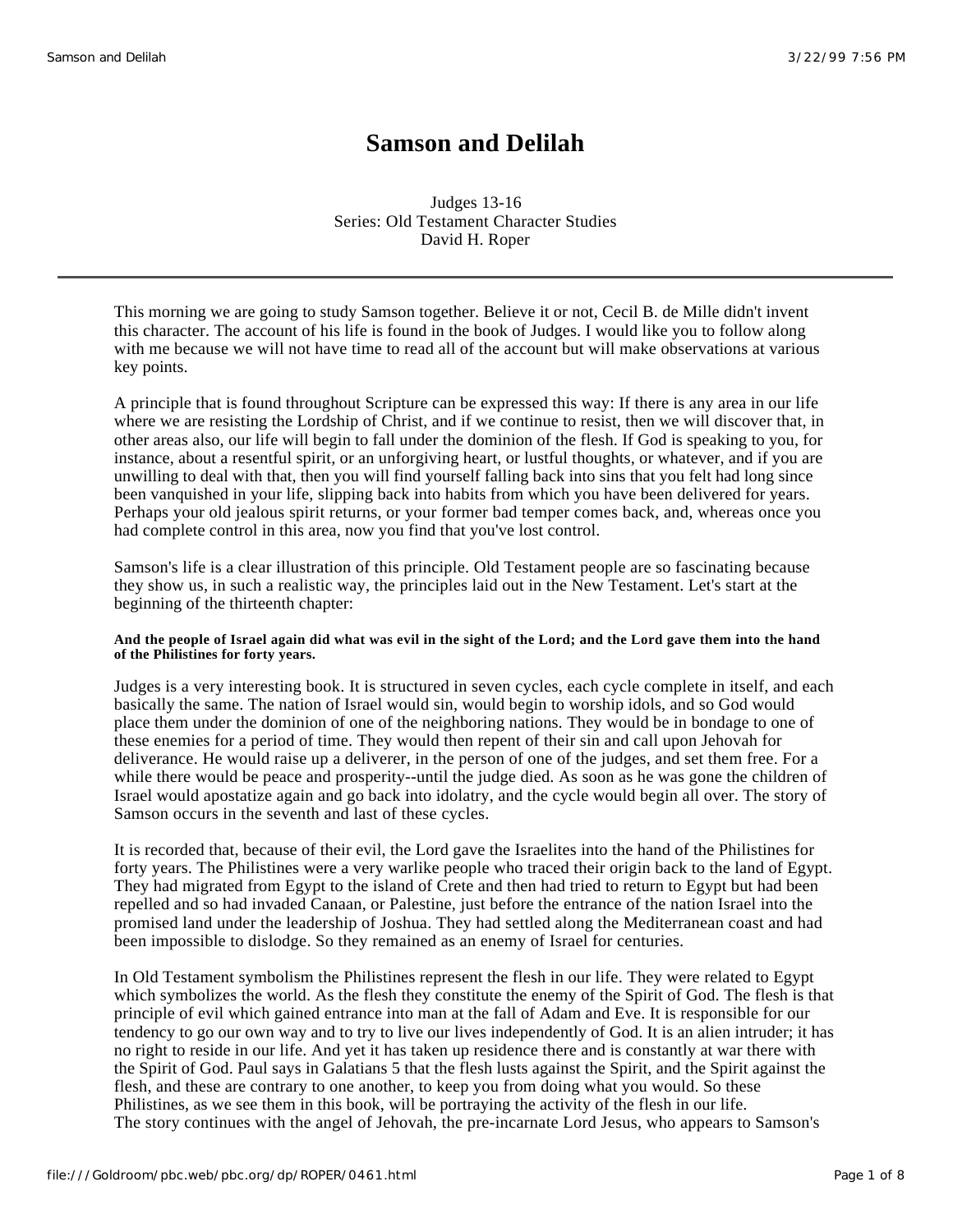mother before Samson is born. He promises that Samson will deliver Israel, at least partially. Two very interesting things emerge from their conversation. One is that Samson was to be a Nazirite from his birth. We need to distinguish between a Nazirite and a Nazarene. A Nazarene is someone who lives in the vicinity of the town of Nazareth. Jesus was a Nazarene, but he was not a Nazirite. A Nazirite was a person who took a vow of separation for service to God. There was a provision under the Mosaic covenant by which a Jew could vow to set himself apart for a period of time in order to accomplish some particular purpose. The word comes from the Hebrew verb "nazar," which means to separate, to cut off.

There were three conditions a Nazirite had to observe: 1) He could not touch a dead body of any kind. 2) He was not allowed to drink wine or strong drink, or even to have any contact with the fruit of the vine. 3) He was to let his hair grow long. That sounds very contemporary.

These Old Testament provisions, again, are symbolic snapshots of things which are true of our life today. A Nazirite in the Old Testament symbolizes sanctification. In the New, "sanctified" means "set apart for a particular purpose." Those of us who know Jesus Christ as Lord are said to be sanctified, to be set apart to serve him. And the same three conditions obtained under the Nazirite vow are true for us in the spiritual realm:

1) We are not to touch anything dead, either. We are to have nothing to do with the old life. Paul says, "You have died, and your life is hid with Christ in God." We are not to go back and attempt to resurrect the old life, the flesh which has been crucified with Christ, and try to live out of that resource. We have a new life, a resurrection life, which Paul says is life indeed.

2) We are not to attempt to derive our joy in life, and our sense of well-being, from wine or any other natural source, but rather, from the Spirit of God.

3) The provision regarding long hair is very interesting. In the Scriptures long hair is said to be a shameful thing for a man. It is a sign of weakness. This refers, of course, to excessively long hair--longer than the accepted length for women at any particular time. It is a relative judgment, depending upon culture. I'm not against long hair; I just wish mine would grow at all. But excessively long hair is a sign of weakness. A Nazirite would put himself under that condition in order to indicate his weakness, because his strength would grow out of that weakness.

The same is true for us. The Scriptures say that where we are weak that is where we are strong. If we sense our need for dependence upon another resource, if we are not counting upon our own credentials, our own strength, our own abilities--that is proper recognition of our weakness. It is in weakness that we discover our strength in our indwelling Lord. So, just as a Nazirite was to fulfill these three conditions of separation, so we as sanctified individuals set apart for the particular purpose of serving the Lord, are to operate on the basis of these same three conditions.

It is interesting that Samson was called to be a Nazirite from his birth, which was unusual. Ordinarily a person would take this vow later on in life, generally for only a short term. But Samson was to be one from his birth. We, as well, are Nazirites from our birth, our new birth. From the time we are born into God's family these conditions become applicable to us.

The second thing of interest is the statement by the angel of the Lord that Samson "will begin to deliver Israel from the hand of the Philistines." "He will begin to deliver . . . " As we go through the story we will discover that in reality he never did deliver them, because he never delivered himself. There was frequent partial victory, but never a complete victory and final, total domination of the enemy, because he could never deal with one particular area in his life--at least, he never would deal with it. So he only began to deliver Israel.

Verse 8 contains a good prayer for parents:

**Then Manoah entreated the Lord, and said, "O, Lord, I pray thee, let the man of God whom thou didst send come again to us, and teach us what we are to do with the boy that will be born."**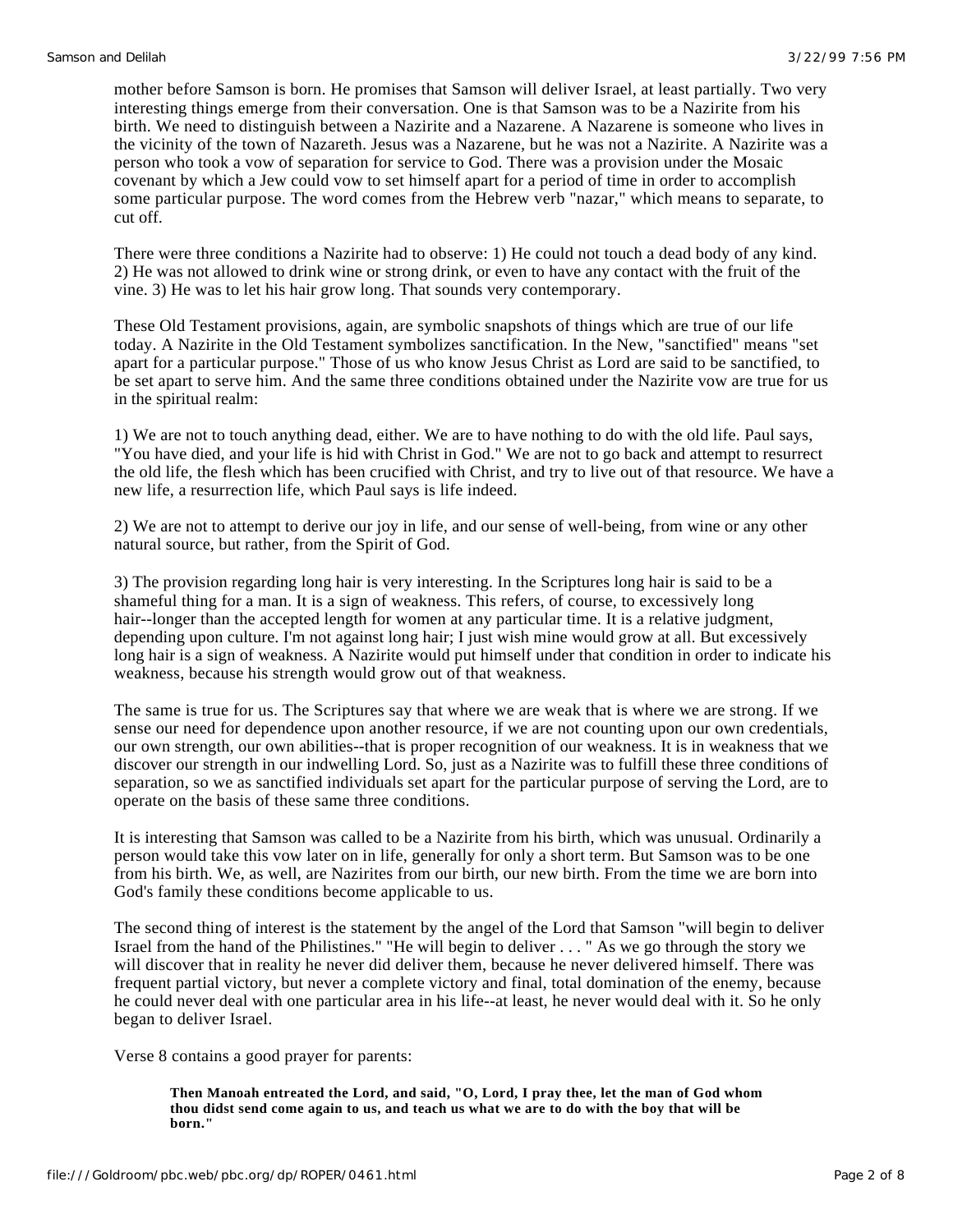That is a prayer which all parents have uttered from time to time. "God, what are we to do with these boys, or these young people?" as the case may be. The interesting thing is that the angel of the Lord didn't really tell them what they were to do with the boy. His response was, "Do what I have told you. You are to observe everything that I have commanded you." That is, as parents our priority is to obey the Lord, to exhibit before our children the reality of the indwelling Lord in our lives. Now let's go on into chapter 14, where we pick up the story of Samson's life as a young man:

**Samson went down to Timnah, and at Timnah he saw one of the daughters of the Philistines. Then he came up, and told his father and mother, "I saw one of the daughters of the Philistines at Timnah; now get her for me as my wife." But his father and mother said to him, "Is there not a woman among the daughters of your kinsmen, or among all our people, that you must go to take a wife from the uncircumcised Philistines?" But Samson said to his father, "Get her for me; for she pleases me well."**

Timnah was a little town about four miles from where Samson was living at Zorah. Now we get the first indication of this man's spirit, and of the problem which plagued him throughout his life. He was a very willful young man, particularly in the area of sex. He was never willing to deal with this issue in his life.

Three things were wrong about this relationship:

1) It is evident from this paragraph that he really cared nothing for this girl as a person. He simply saw her and wanted her. She was an object to be used, to be possessed. There was no recognition that she was a person with needs, a person of worth and value.

2) The Old Testament scriptures, which Samson possessed, were very clear about God's prohibition of intermarriage between the Israelites and surrounding pagan nations. This provision stemmed from God's love. He knew that if they married into these idolatrous peoples the nation of Israel itself would become idolatrous. Heathen wives would pollute the households with their idols. And God knew that wives chosen out of these nations would be miserable as well. To be unequally yoked in this way would result in a relationship which would chafe both parties. So because he loved his people, and because he loved the world, God had commanded that they were not to intermarry with unbelievers. But Samson cared nothing for this. He saw the girl and he wanted her.

3) He disobeyed his parents. Again, the Scriptures which Samson had were very clear. Children were to obey their parents so that they might live long in the land which the Lord had given to them. God never stuttered at that point. That was Standard Operating Procedure. It is clear that these parents were interposed by God between this girl and their son in order to save Samson from a disaster. But he would not listen; he disobeyed. He insisted on having his own way. So he said to his father, "Get her for me, for she pleases me well." His passions reigned. This was the area of his life which ultimately brought him to defeat, because he would not deal with it. Verse 4 seems strange:

#### **His father and mother did not know that it was from the Lord; for he was seeking an occasion against the Philistines. At that time the Philistines had dominion over Israel.**

But the writer is not implying here that God condoned Samson's rebellion. He is saying that God was going to overrule in this situation for a good purpose. God never condoned the sins of this young man.

**Then Samson went down with his father and mother to Timnah, and he came to the vineyards of Timnah. And behold, a young lion roared against him; and the Spirit of the Lord came mightily upon him, and he tore the lion asunder as one tears a kid; and he had nothing in his hand. But he did not tell his father or his mother what he had done. Then he went down and talked with the woman; and she pleased Samson well. And after a while he returned to take her; and he turned aside to see the carcass of the lion, and behold, there was a swarm of bees in the body of the lion, and honey. He scraped it out into his hands, and went on, eating as he went; and he came to his father and mother, and gave some to them, and they ate. But he did not tell them that he had taken the honey from the carcass of the lion.**

Having begun his rebellion against Jehovah, he now appears to treat his Nazirite vows very lightly. It seems from this account that he broke two of them. First he went alone into the vineyard at Timnah. His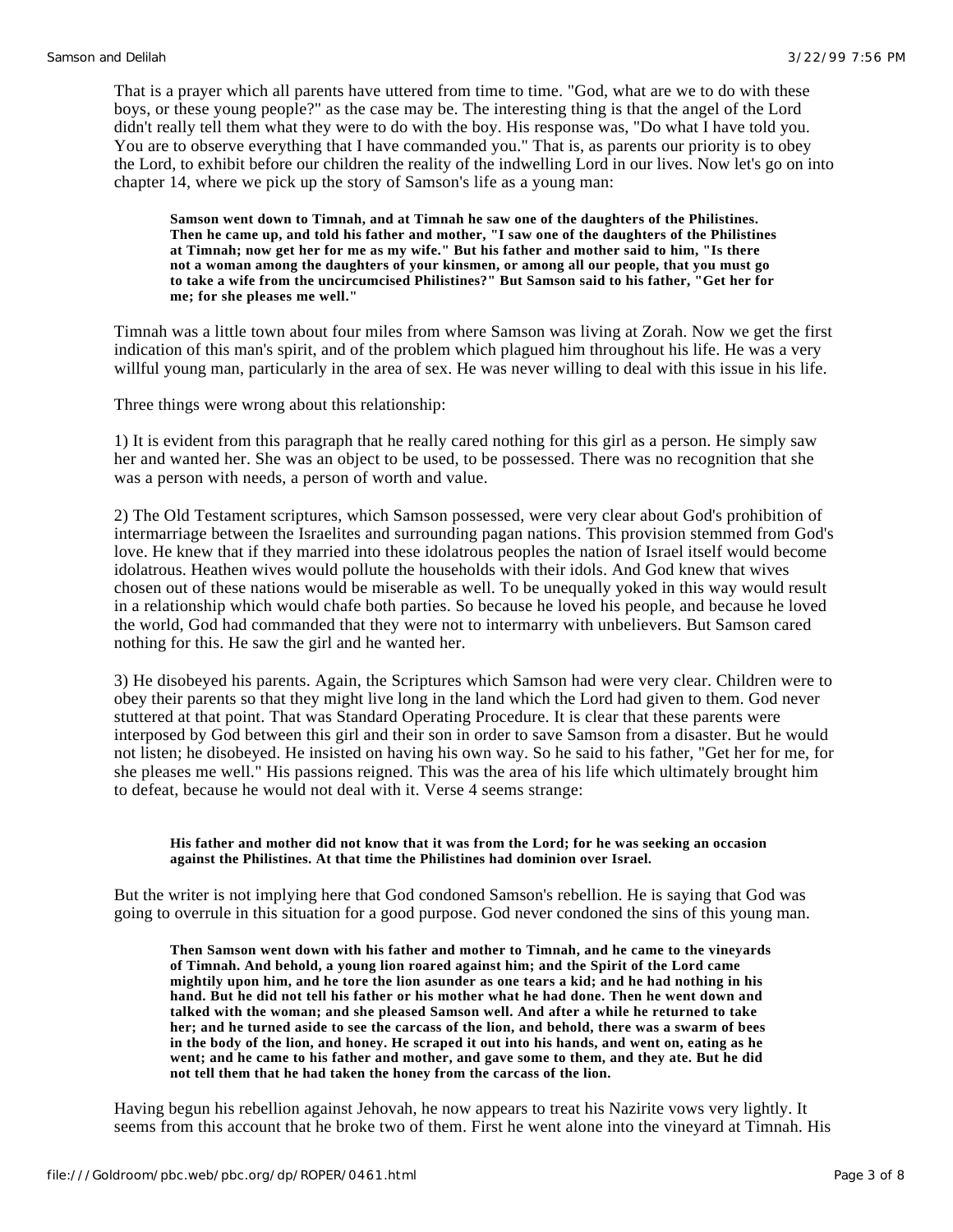father and mother were not there because they knew nothing of the incident with the lion. One wonders why he would even go near it because as a Nazirite he was forbidden to have any contact with grapes, which are difficult to avoid in a vineyard.

It is also clear that he violated a second condition of his vows. He handled a dead body; the carcass of the lion. And not only did he break the vow himself, but he also caused his mother to break it. She too was a Nazirite, according to chapter 13, and she consumed some of the unclean honey taken from the body of the dead lion. So you can see the process of degeneration in his life starting to set in. In fact, it is significant that the account says "He went down to Timnah." Although it is talking about the geographical location of Timnah with respect to his hometown, it is clear that this is a reference to the beginning of his decline. From this point on, the slope is away from the Lord.

The appearance, in this story, of the lion is very significant. God was trying to teach Samson something about the degree of power that he possessed. We read that the lion charged him and he tore it apart as one would a lamb. They must have been a lot stronger back in those days than we are. I'm not sure we could even accomplish that with a lamb. Now, what was the Lord trying to teach him? Just this: that he had adequate power to live in victory over his passions. His desires, his drives, were not beyond his control. In the Spirit of God there was available to him adequate authority and power to live in victory over every area of life, whatever it might be.

There is a lion in our life, as well. Peter writes in his first letter that our adversary, the devil, goes about as a roaring lion seeking whom he may devour. He is our lion, seeking to tempt us, to draw us away from obedience to Jesus Christ. But in John's first letter he says that, in Christ, we have already overcome that lion. We have already had our encounter with him and he has already been torn asunder. Twice John says, "I write to you, young men, because you have [already] overcome the evil one." When we chose Jesus Christ, we chose a complete victory in him. The cross has already dealt with the lion in our life. He has been put away; he is no longer a threat. We have everything we need to stand against his pressures and the temptations that he throws against us.

In John Bunyan's "Pilgrim's Progress" there is an incident recorded in which Christian is walking down the road toward the Celestial City. As he is going through a mountain pass he sees a pair of lions crouched beside the path. He is frightened and intimidated by them, immobilized, unable to continue his journey. Standing there in fear he hears a man calling to him from farther down the trail. The man tells him that the lions have been chained. At first it is hard for him to believe, but as he ventures closer to them he sees for himself that this is true. The lions are shackled. And although they are right by the road, ready to spring, they are restrained so that they can't harm Christian as he makes his way on toward the Celestial City.

God has done that for you in Jesus Christ. Satan has been dealt with. The lion in your life has already been torn asunder and there is adequate power to live in victory over any area of your life. I don't care how deep-seated, how long-term the bad habits may be in your life. It doesn't matter. There is adequate power to subdue them. Jesus Christ has done that for you. Let's go on with the story of Samson:

**And his father went down to the woman, and Samson made a feast there; for so the young men used to do. And when the people saw him, they brought thirty companions to be with him. And Samson said to them, "Let me now put a riddle to you; if you can tell me what it is, within the seven days of the feast, and find it out, then I will give you thirty linen garments and thirty festal garments** [these were very expensive items of apparel. A man might expect to own one in his entire lifetime. Now he is obligating himself to give each companion two such garments, a total of sixty, if he should lose]**; but if you cannot tell me what it is, then you shall give me thirty linen garments and thirty festal garments." And they said to him, "Put your riddle, that we may hear it." And he said to them, "Out of the eater came something to eat. Out of the strong came something sweet." And they could not in three days tell what the riddle was.**

**On the fourth day they said to Samson's wife, "Entice your husband to tell us what the riddle is, lest we burn you and your father's house with fire. Have you invited us here to impoverish us?" And Samson's wife wept before him, and said, "You only hate me, you do not love me; you have put a riddle to my countrymen, and you have not told me what it is." And he said to her, "Behold, I have not told my father nor my mother, and shall I tell you?" She wept before him the seven days that their feast lasted; and on the seventh day he told her, because she pressed him hard.**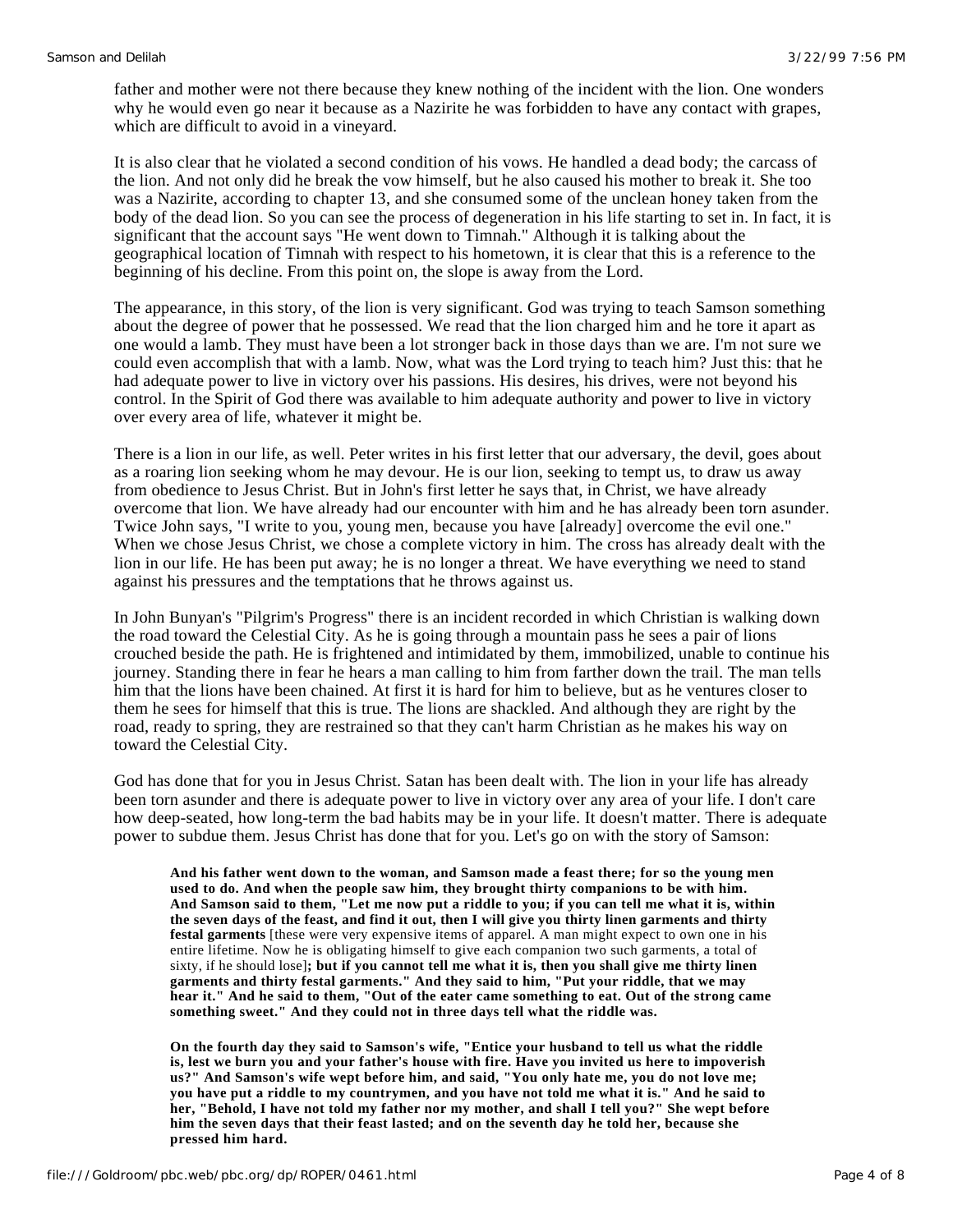This was his weakness. He could overcome lions. He could overcome Philistines. But in the modern idiom, he couldn't overcome the Philistine chicks.

**Then she told the riddle to her countrymen. And the men of the city said to him on the seventh day before the sun went down, "What is sweeter than honey? What is stronger than a lion?" And he said to them; "If you had not plowed with my heifer, you would not have found out my riddle.**

One wonders what the result of this whole story would have been had he not plowed with *their* heifer. He had no right to her because she was part of an alien nation. And yet in willful disobedience he had determined to have her. But notice what happens:

**And the Spirit of the Lord came mightily upon him, and he went down to Ashkelon and killed thirty men of that town, and took their spoil and gave the festal garments to those who had told the riddle. In hot anger he went back to his father's house. And Samson's wife was given to his companion, who had been his best man.**

Ashkelon was a seacoast town about thirty miles away, far enough so that news would not travel back right away and they would not connect this event with Samson. Do you see what the Lord did for him? He bailed him out. He intervened miraculously so as to save Samson from destroying himself. Have you ever had that experience? I can think of times in my life when I have been *determined* to rebel against God, have just been insistent upon going my own way, knowing full well what the Word of God says but determined to do it anyhow. And God has supernaturally intervened in such a way that I could not proceed any farther in that direction. He will do that for us out of love, because he cares for us. And this is what he did for Samson.

Chapter 15 records Samson's vengeance. He went back to reclaim his wife and discovered that her father had given her to his best man. Reading again at verse 4:

**So Samson went and caught three hundred foxes, and took torches; and he turned them tail to tail, and put a torch between each pair of tails. And when he had set fire to the torches, he let the foxes go into the standing grain of the Philistines, and burned up the shocks and the standing grain, as well as the olive orchards.**

There is a very significant omission here. It does not say that the Spirit of God either moved him or empowered him to do this. This was not divine judgment, it was the venting of Samson's personal resentment and anger. It grew out of his pique and had nothing to do with God's will. It was a very cruel and inhumane thing to do. But it evened the score: Samson - 2; the Philistines - 2.

**Then the Philistines said, "who has done this?" And they said, "Samson, the son-in-law of the Timnite, because he has taken his wife and given her to his companion." And the Philistines came up and burned her and her father with fire.**

How ironic. That is what they said they would do if she did not tell them what the riddle was.

#### **And Samson said to them, "If this is what you do, I swear I will be avenged upon you, and after that I will quit. And he smote them hip and thigh with great slaughter; and he went down and stayed in the cleft of the rock of Etam.**

That evened the score at 3-all.

Then the Philistines made a raid against the Israelite city of Lehi. Samson was camped in the mountains behind Lehi. Because the nation of Israel was so completely dominated by the Philistines, the men of the city agreed to take Samson captive. I am sure they were frightened half to death but they agreed to bind him and bring him down to them if the Philistines would spare their city. Samson willingly permitted this, and they carried him down to the Philistine host. Continuing at verse 14:

**When he came to Lehi, the Philistines came shouting to meet him; and the Spirit of the Lord came mightily upon him, and the ropes which were on his arms became as flax that has caught fire, and his bonds melted off his hands. And he found a fresh jawbone of an ass, and put out**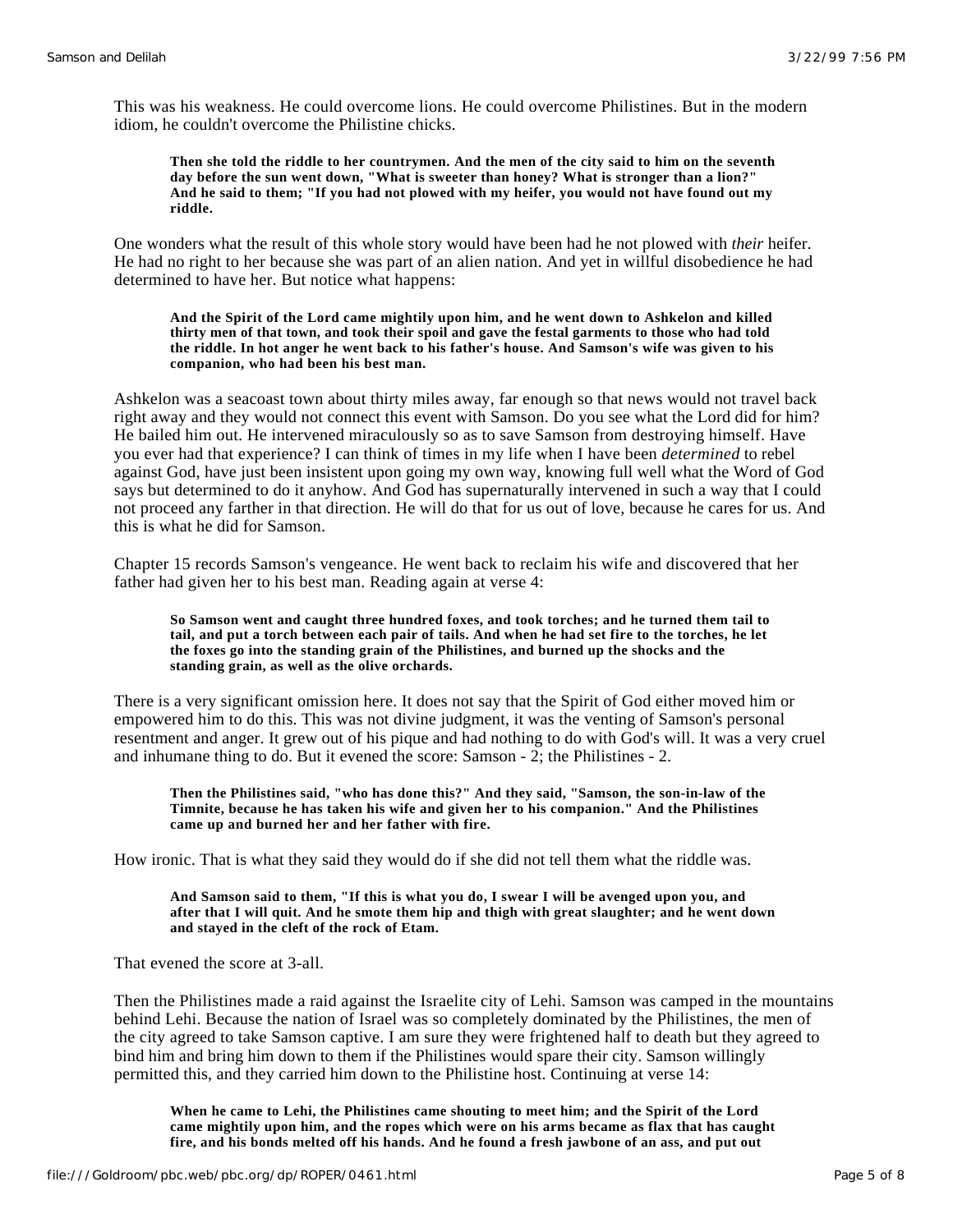#### **his hand and seized it, and with it he slew a thousand men. And Samson said, "With the jawbone of an ass, heaps upon heaps, with the jawbone of an ass have I slain a thousand men."**

That is an interesting expression because it is a play on words. The Hebrew word for "heaps" also means "asses." He is saying, "with the jawbone of an ass, I made great heaps of asses."

**When he had finished speaking, he threw away the jawbone out of his hand; and that place was called Ramath-lehi** [or the mound of jawbones]**. And he was very thirsty, and he called on the Lord and said, "Thou hast granted this great deliverance by the hand of thy servant; and shall I now die of thirst, and fall into the hands of the uncircumcised?" And God split open the hollow place that is at Lehi, and there came water from it; and when he drank, his spirit returned, and he revived.**

And verse 20 says,

#### **And he judged Israel in the days of the Philistines twenty years.**

Ah, if the story had just ended there it would be a story of triumph, because Samson learned at this point that God was adequate to meet any need he had, that the Spirit of God could be to him a well of water springing up to eternal life, satisfying every desire giving him the capacity to slay the Philistines right and left. After he learned this principle, he judged Israel for twenty years, and these were days of prosperity and peace, and the Philistines were held at bay.

And so it will be in our own life if we discover the principle that God is adequate, that he is slaying the Philistines in our life, that he has dealt with the lion in our life. He is adequate for every desire, every drive, no matter how strong or deep-seated it may be. And there will be peace and prosperity and victory over the enemy.

But unfortunately, although there was a period of time during which Samson reigned, he later fell back into the old sin. We can chart the progress of his decline in chapter 16:

#### **Samson went to Gaza, and there he saw a harlot, and he went in to her.**

The same problem! Twenty years of victory... and in one night he fell. This ought to remind us that the proclivity to sin never dies of old age, that our weaknesses never go away; they are always there. We can always overcome them in the power of the Spirit of God, but they never leave us. We are always weak in the area of these old sins. As someone has said, "Old flesh never dies; it just smells that way." So after twenty years of victory he is tempted in this area and he immediately succumbs, because he is unwilling to turn to the Lord in his time of need and to draw upon him.

Now again the Lord delivers him miraculously. He escapes through the midst of the Philistines at night and rips the gates off the city walls and carries them on his back all the way to Hebron, which is 38 miles from Gaza--again an evidence to him of the immense strength that was his in the Lord. But note verse 4:

#### **After this he loved a woman in the valley of Sorek, whose name was Delilah.**

After this, after all of this, after God again had delivered him miraculously, he loved another pagan woman. Her name in Hebrew means "weak," and how interesting that Samson, the strong one, could be totally dominated by Delilah, the weak one. Again, it is not the strength of the flesh which overwhelms us; it is our unwillingness to lay hold of the strength of Jesus Christ.

#### **And the lords of the Philistines came to her and said to her, "Entice him, and see wherein his great strength lies, and by what means we may overpower him, that we may bind him to subdue him; and we will each give you eleven hundred pieces of silver.**

That was fifty-five hundred pieces of silver in all, an immense amount of money. She agreed to discover the secret of his strength. Three times Samson deceived her. Once he told her that if they bound him with fresh bowstrings he would be helpless. But he burst the bowstrings and was free. Then he said that if he were bound with new ropes he would become weak, but again he broke these bonds.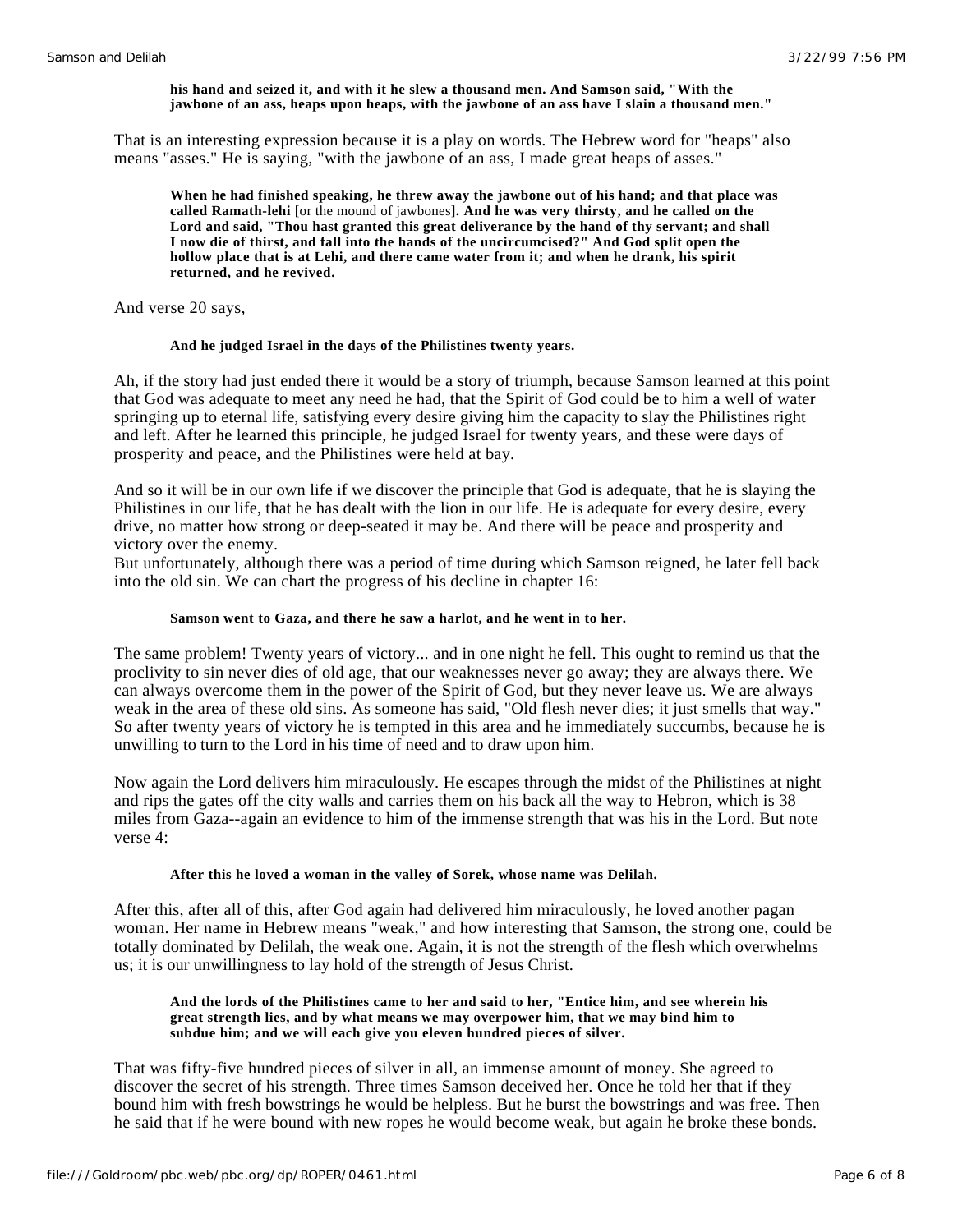Finally he said that if the seven locks of his hair were woven into a web he would be helpless. So while he slept she tried it, but when she woke him he just ripped the loom right off the wall and walked out the door. Finally she said to him,

# **"How can you say, 'I love you,' when your heart is not with me?"**

And of course she was right! Here is a case of a man of God being rebuked by a pagan. He was telling her that he loved her, but his heart *wasn't* with her. He had never shared the secret of his life. He had never let her see the hidden things of his spirit. He couldn't, because she could not have shared them. She would have used them against him. And so finally he gives in to the pressure that she exerts on him:

#### **And he told her all his mind, and said to her, "A razor has never come upon my head; for I have been a Nazirite to God from my mother's womb. If I be shaved, then my strength will leave me, and I shall become weak, and be like any other man."**

At that point he gave up the last of the conditions of his Nazirite vow. He succumbed completely to this girl and his covenant relationship with the Lord was severed.

## **When Delilah saw that he had told her all his mind, she sent and called the lords of the Philistines, saying, "Come up this once, for he has told me all his mind."**

They came and brought the money. And she caused Samson to sleep at her knees and had a man shave off the seven locks of his head.

#### **Then she began to torment him, and his strength left him. And she said, "The Philistines are upon you, Samson!" And he awoke from his sleep, and said, "I will go out as at other times, and shake myself free." And he did not know that the Lord had left him.**

How tragic! But you see, this is how the Lord deals with rebellion in our life. He will warn us through his Word. He will woo us through his Spirit. He will intervene supernaturally to keep us from destruction. He will counsel us through other people who love us -- through our parents and members of the body of Christ. But if we insist on going our own way, he will take his hands off and let us go. And we fall into the dominion of the flesh.

But, you see, it is because he *loves* us. If we insist on going our own way, he loves us enough that he will let us. In the words of the Psalmist, "He will give us our request, but he will send leanness into our souls." And notice what happened to Samson:

## **And the Philistines seized him, and gouged out his eyes, and brought him down to Gaza, and bound him with bronze fetters; and he ground at the mill in the prison.**

What a degrading, humiliating experience for this great warrior. They put out his eyes, interestingly enough--the instruments which had caused him to sin so frequently before. They bound him with shackles and put him to work pushing a great millstone round and round--labor that was usually reserved for oxen. And they laughed at him and humiliated him.

And that is what happens to us. God will give us up to the passions of our own life, if we insist on it. This picture of Samson grinding away at the mill is such a vivid illustration of what happens in the inner man. There is a blinding--a loss of a sense of moral perspective and vision. There is a binding--a loss of our freedom and liberty and mobility in the Spirit. And there is a grinding--a sense of futility and boredom and purposelessness about life, of just going around and around and around inside.

There is a way out, though. And if this is where we are this morning because of some sin we are harboring, we need to *know* there is a way out. The next section records the celebration the Philistines had, a great feast and sacrifice to their god, Dagon. They brought Samson out to make sport of him. Verse 26 says,